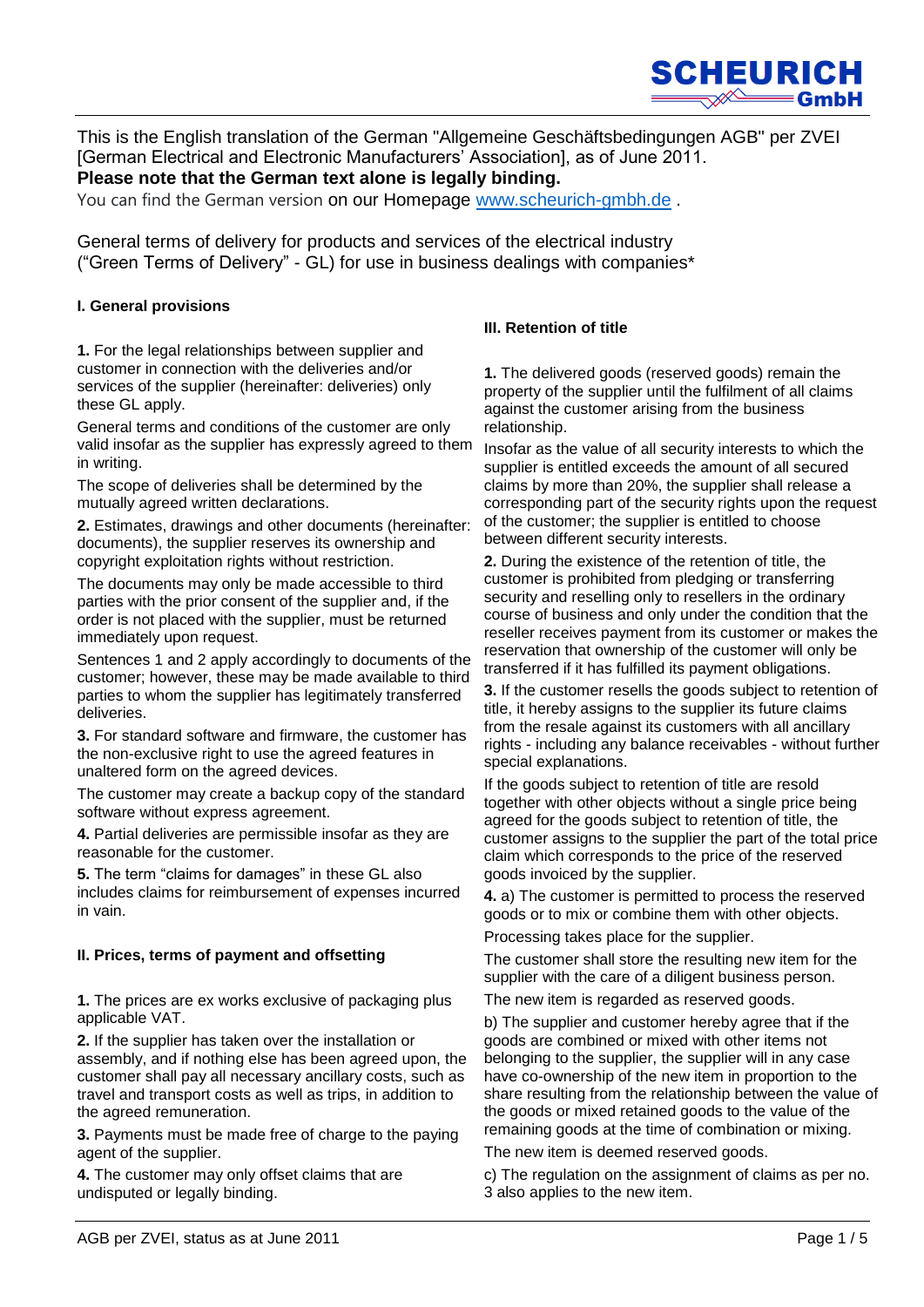

However, the assignment shall only apply up to the amount corresponding to the value invoiced by the supplier for the processed, combined or mixed reserved goods.

d) If the customer combines the reserved goods with land or movable property, it shall, without further special declarations, also assign its claim to which it is entitled to as remuneration out of the combination, with all ancillary rights, as security to the supplier, in the amount of the ratio of the value of the related goods subject to retention of title to the other combined goods at the time of the combination.

**5.** Until further notice, the customer is entitled to collect assigned claims from the resale.

In the event of good cause, in particular in case of late payment, cessation of payments, opening of insolvency proceedings, protest of a bill or justified indications of over-indebtedness or impending insolvency of the customer, the supplier is entitled to revoke the direct debit authorisation of the customer.

In addition, the supplier may, after prior warning, disclose the assignment of security within a reasonable period, to utilise the assigned claims as well as to demand the disclosure of the security assignment by the customer to its customer.

**6.** In the case of seizures, confiscations or other dispositions or interventions by third parties, the customer must inform the supplier immediately.

Following authentication of a legitimate interest, the customer must immediately provide the supplier with the information required to assert its rights against the customer and provide the necessary documents.

**7.** In the event of breaches of duty by the customer, in particular in case of late payment, the supplier is entitled to withdraw from the contract after the unsuccessful expiry of a reasonable deadline set for the customer in addition to the taking back on the goods; the statutory provisions on the dispensability of a deadline remain unaffected.

The customer is obligated to the surrender.

The withdrawal or assertion of the retention of title or the seizure of the reserved goods by the supplier does not constitute a withdrawal from the contract, unless the supplier has expressly stated this.

## **IV. Delivery deadlines; delay**

**1.** The observance of delivery deadlines assumes the timely receipt of all documents, necessary approvals and releases, in particular of plans, which must be supplied by the customer, as well as the adherence to the agreed conditions of payment and other obligations by the customer. If these conditions are not fulfilled in time, the deadlines will be extended accordingly; this does not apply if the supplier is responsible for the delay.

**2.** Failure to meet the deadlines is due to

a) force majeure, e.g. ,mobilisation, war, acts of terror, riot, or similar events (e.g., strike, lockout),

b) viruses and other attacks by third parties on the IT system of the supplier, insofar as these were carried out despite the usual care taken in protective measures,

c) obstacles due to German, US and other applicable national, EU or international regulations under foreign trade law or due to other circumstances for which the supplier is not responsible, or

d) failure to deliver to the supplier on time or on a regular basis, the deadlines shall be extended appropriately.

**3.** If the supplier is in default, the customer may provided it can credibly establish that it has thereby incurred damage - demand compensation for each completed week of default of 0.5%, but not more than 5% of the price for the part of deliveries, which could not be used expediently due to the delay.

**4.** Both claims for damages of the customer due to delay in delivery and claims for damages in place of performance, which go beyond the limits specified in No. 3, are excluded in all cases of delayed delivery, even after expiry of a delivery period set by the supplier.

This does not apply in cases of intent, gross negligence or injury to life, limb or health.

The customer may only withdraw from the contract within the scope of the statutory provisions, insofar as the delay in delivery is the responsibility of the supplier.

A change in the burden of proof to the detriment of the customer is not connected with the above regulations.

**5.** The customer is obliged, at the request of the supplier, to declare within a reasonable period of time whether it will withdraw from the contract due to the delay in delivery or if it will insist upon the delivery.

**6.** If shipping or delivery is delayed by more than one month after notification of readiness for despatch at the request of the customer, the customer may be charged storage fees amounting to 0.5% of the price of the delivered goods for each additional month started, up to a maximum of 5%. The proof of higher or lower storage costs to the contracting parties remains unaffected.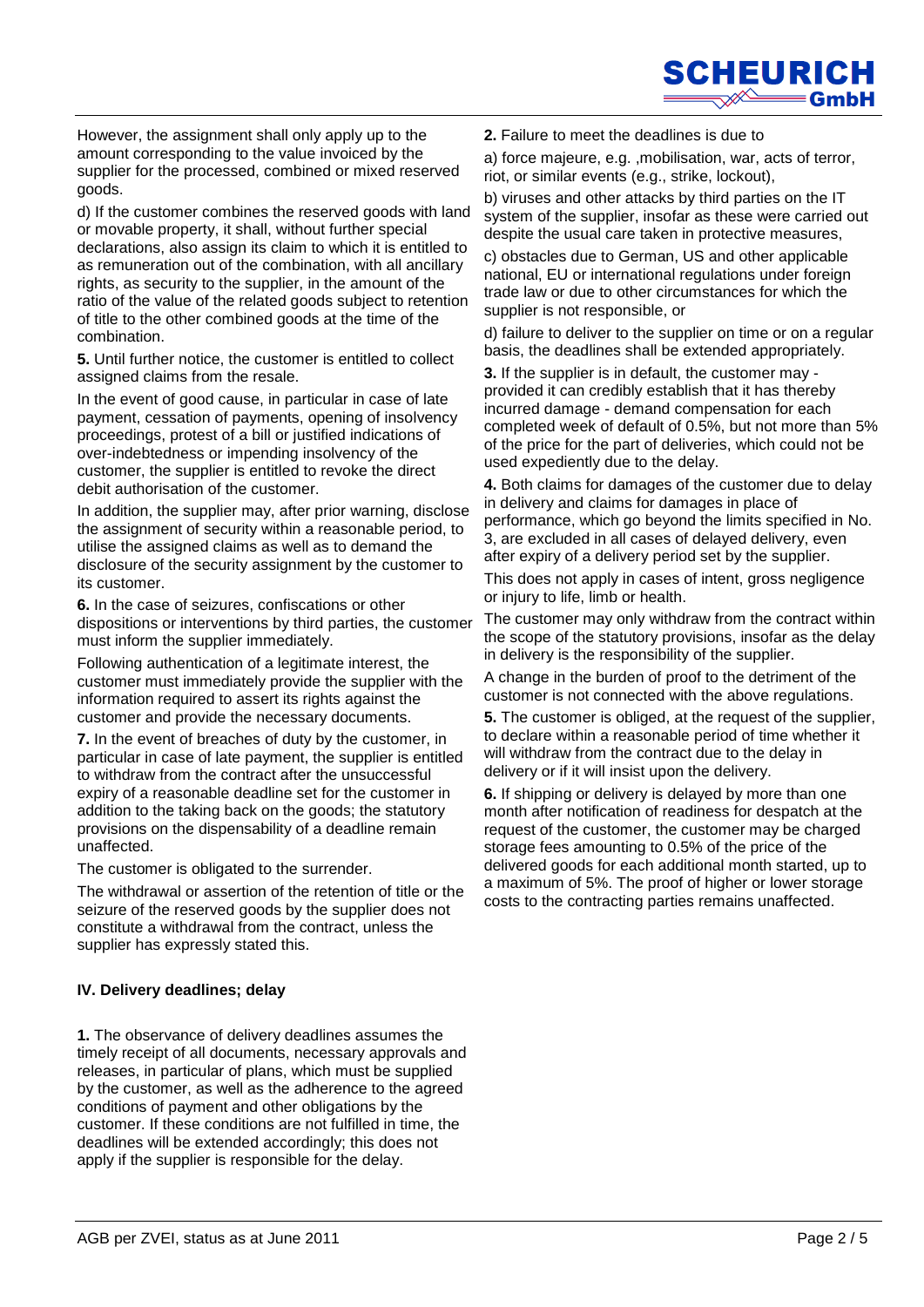

# **V. Transfer of risk**

**1.** The risk also passes to the customer in the case of freight-free delivery as follows:

a) in the case of delivery without installation or assembly, if it has been brought for shipment or has been picked up.

Upon the request and expense of the customer, the delivery shall be insured by the supplier against the usual transport risks;

b) upon delivery with installation or assembly on the day of acceptance in own operation or, if agreed, after successful trial operation.

**2.** If the dispatch, delivery, launch, implementation of the installation or assembly, takeover under own operation or trial operation, for reasons for which the customer is responsible, is delayed or the customer is in default of acceptance for other reasons, the risk shall pass to the customer.

### **VI. Installation and assembly**

Unless otherwise agreed in writing, the following provisions apply to installation and assembly:

**1.** The customer must take over at its expense and duly provide:

a) all ancillary, construction and other external activities, including the necessary auxiliary and auxiliary personnel, building materials and tools,

b) the goods and materials required for assembly and commissioning, such as scaffolding, hoists and other equipment, fuels and lubricants,

c) Energy and water at the point of use including connections, heating and lighting,

d) at the assembly point for the storage of the machine parts, equipment, materials, tools, etc., sufficiently large, suitable, dry and lockable rooms and work rooms and lounges adequate for the assembly personnel, including sanitary facilities appropriate to the circumstances; moreover, in order to protect the possession of the supplier and the assembly personnel on site, the customer must take the measures which it would take to protect its own property,

e) protective clothing and protective equipment required as a result of special circumstances of the installation site.

Prior to the start of the assembly work, the customer must provide the necessary information on the position of concealed power, gas, water pipes or similar systems as well as the required structural load data without being requested.

**2.** Before commencing installation or assembly, the equipment and objects required to commence the work must be at the installation or assembly point and all preparatory work must have progressed to the point

where the installation or assembly commences as agreed and can be carried out without interruption.

Access routes and the place of installation or assembly must be levelled and cleared.

**3.** If the installation, assembly or commissioning is delayed due to circumstances for which the supplier is not responsible, the customer shall bear the costs for the waiting period and any additional travel required by the supplier or assembly personnel to an appropriate extent.

**4.** The customer must certify to the supplier the duration of the working time of the assembly personnel as well as the completion of the installation, assembly or commissioning without delay.

**5.** If the supplier demands the acceptance of the delivery after completion, the customer must do so within two weeks.

Acceptance shall be deemed as made if the customer allows the two-week period to elapse, or if the delivery possibly after the conclusion of an agreed test phase has been put into use.

### **VII. Receipt**

The customer may not refuse to accept deliveries due to insignificant defects.

### **VIII. Material defects**

For material defects, the supplier is liable as follows:

**1.** All parts or services shall be repaired, re-delivered or re-performed free of charge at the discretion of the supplier, provided that their cause existed already at the time of the transfer of risk.

**2.** Claims for supplementary performance are barred by statute 12 months from the statutory limitation period; the same applies to withdrawal and reduction.

This period does not apply if the law as per §§ 438, para. 1, no. 2 (Buildings and property for buildings), 479 para. 1 (Right of recourse) and 634a, para. 1, no. 2 (Construction defects) Civil Code prescribes longer periods, with intention, malicious concealment of the lack as well as non-compliance with a quality guarantee.

The legal regulations regarding cessation of proceedings, suspension and resetting of the deadlines remain unaffected.

**3.** Complaints by the customer must be made immediately in writing.

**4.** In the case of notice of defects, payments by the customer may be retained to an extent that is in reasonable proportion to the material defects that have occurred.

The customer may withhold payments only if a notice of defect is asserted, upon which there is no doubt about their justification.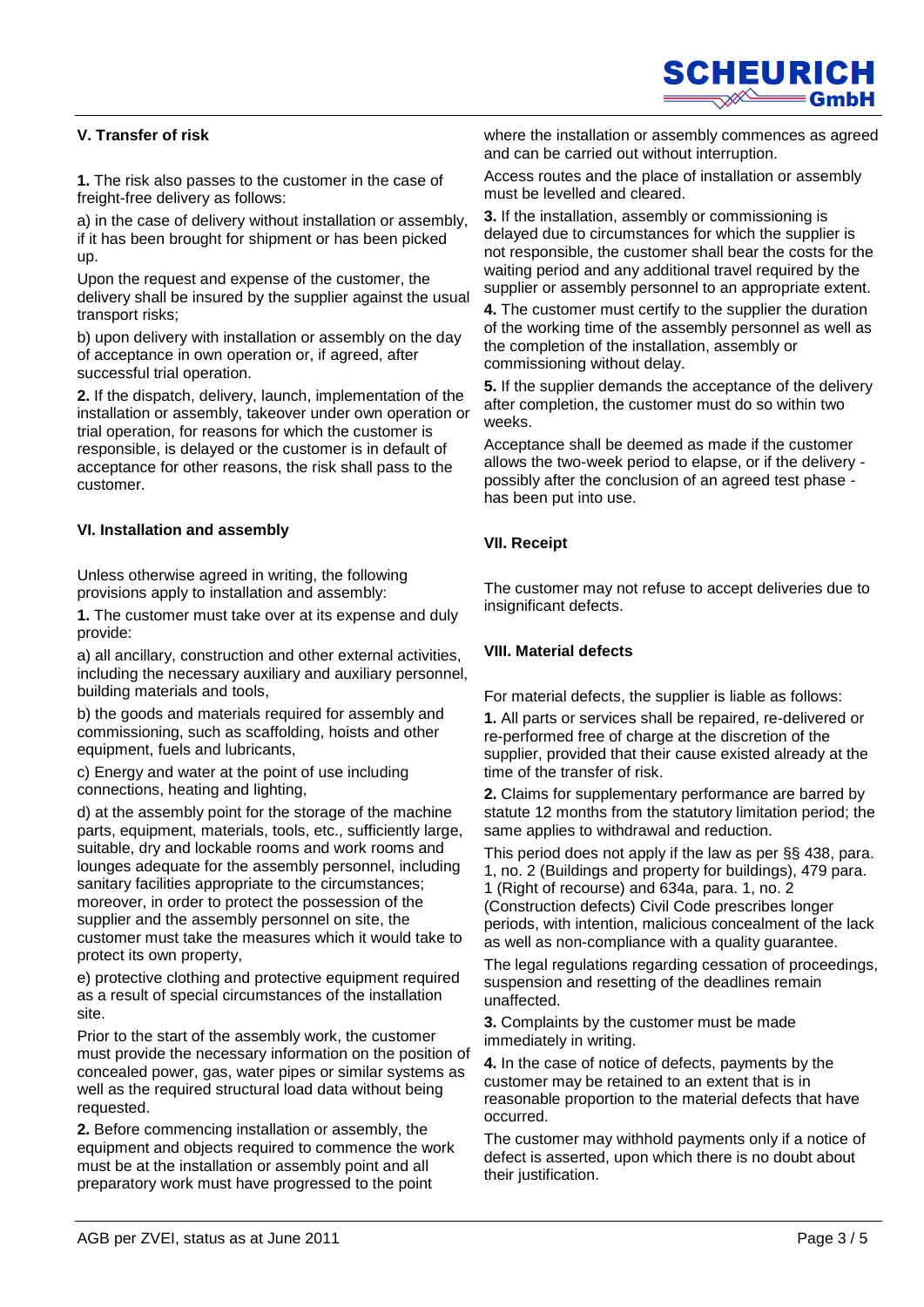

A right of retention of the customer does not exist if its warranty claims have lapsed. If the notice of defect is incorrectly made, the supplier is entitled to demand compensation for expenses incurred by the customer.

**5.** The supplier shall be granted the opportunity of supplementary performance within a reasonable period.

**6.** If the supplementary performance fails, the customer may - notwithstanding any claims for damages as per No. 10 - withdraw from the contract or reduce the remuneration.

**7.** There shall be no claims for defects in the event of insignificant deviation from the agreed quality, in the event of only insignificant impairment of usability, natural wear or damage arising after the transfer of risk as a result of incorrect or negligent handling, excessive use, unsuitable equipment, defective construction work, unsuitable subsoil or due to special external influences that are not required by the contract, as well as nonreproducible software defects.

If changes or repairs are made by the customer or by third parties, no claims for defects can be made therefrom or the consequences arising therefrom.

**8.** Claims by the customer for the expenses required for the purpose of supplementary performance, in particular transport, travel, labour and material costs, are excluded insofar as the expenses increase, since the object of the delivery has subsequently been moved to a location other than the customer's place of business unless the shipment complies with its intended use.

**9.** Claims for recourse of the customer against the supplier in accordance with § 478 Civil Code (recourse of the company) exist only to the extent that the customer has not made any agreements with its customer in excess of the statutory warranty claims.

For the scope of the right of recourse of the customer against the supplier as per § 478, para.

2 Civil Code, No. 8 also applies accordingly.

**10.** Claims for damages of the customer due to a material defect are excluded.

This shall not apply to fraudulent concealment of the defect, failure to comply with a quality guarantee, injury to life, limb or health and intentional or grossly negligent breach of duty by the supplier.

A change in the burden of proof to the detriment of the customer is not connected with the above regulations. Further or other claims of the customer, other than those regulated in this Art. VIII, due to a material defect are hereby excluded.

#### **IX. Industrial property rights and copyrights; defects in title**

**1.** Unless otherwise agreed, the supplier is obliged to provide the delivery only in the country of delivery free of industrial property rights and copyrights of third parties (hereinafter: property rights).

Insofar as a third party makes legitimate claims against the customer due to the infringement of property rights by deliveries made by the supplier and used in accordance with the contract, the supplier is liable to the customer within the period specified in Art. VIII No. 2 as follows:

a) The supplier shall, at its option, either obtain a right of use for the deliveries concerned at its own expense, modify them so that the property right is not violated, or exchange them.

If this is not possible for the supplier on reasonable terms, the customer is entitled to the statutory right of withdrawal or reduction.

b) The supplier's obligation to pay damages is governed by Art. XII.

c) The above-mentioned obligations of the supplier exist only if the customer informs the supplier of the claims asserted by the third party immediately in writing, does not recognise any infringements and reserves all defensive measures and settlement negotiations to the supplier.

If the customer suspends the use of the delivery for reasons of mitigation or other important reasons, it is obliged to inform the third party that the cessation of use does not constitute an acknowledgment of an infringement of property rights.

**2.** Claims of the customer are excluded insofar as it is responsible for the infringement of property rights.

**3.** Claims of the customer are also excluded insofar as the infringement of property rights is caused by special requirements of the customer, by an application not foreseeable by the supplier or by the customer changing the order or using it together with products not provided by the supplier.

**4.** In the case of violations of property rights, the provisions of Art. VIII No. 4, 5 and 9 shall apply accordingly to the claims of the customer regulated under No. 1 a).

**5.** In the case of other legal defects, the provisions of Art. VIII shall apply accordingly.

**6.** Further or other claims of the customer against the supplier and its vicarious agents as regulated in this Art. IX due to a defect in title are hereby excluded.